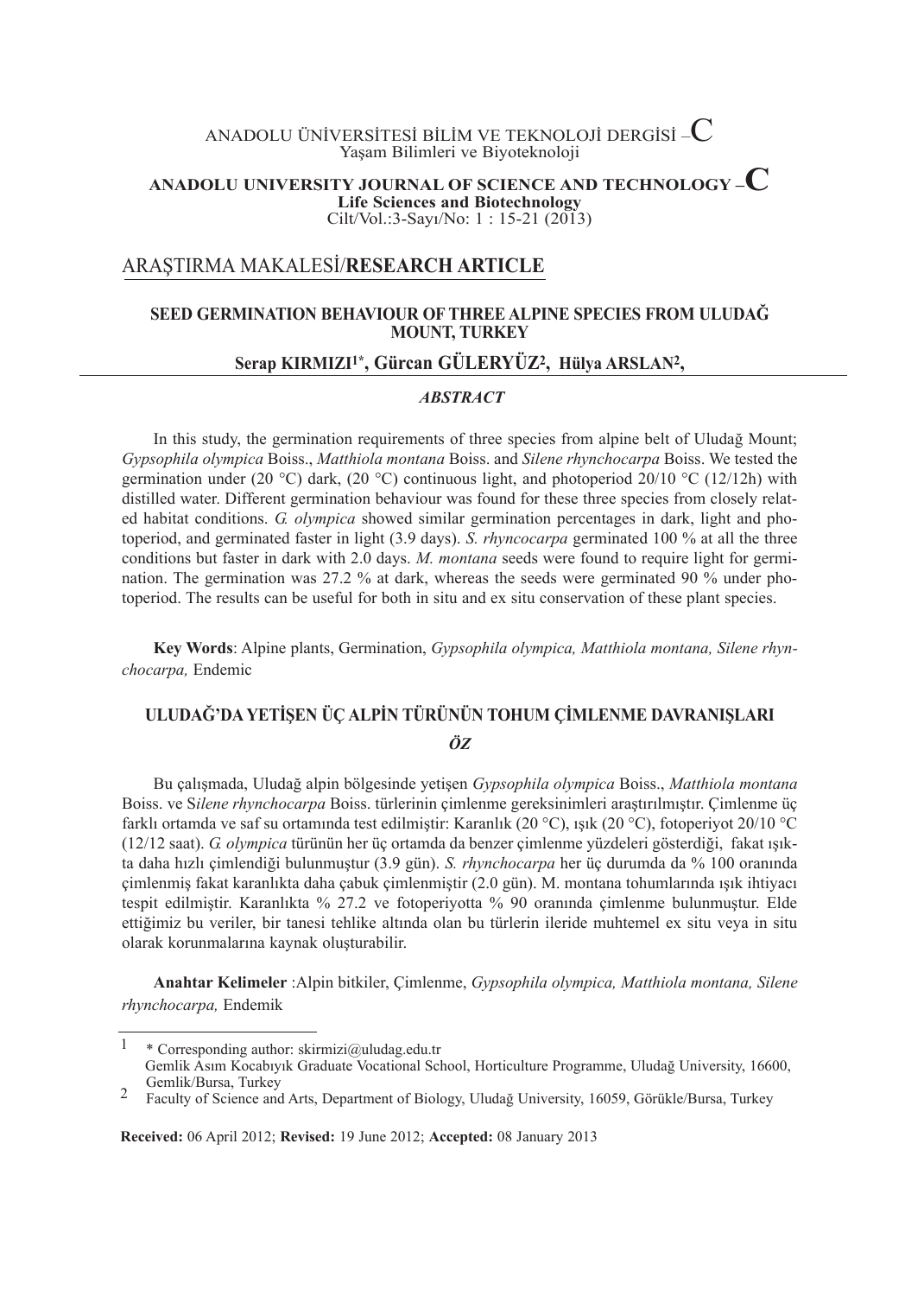**1.INTRODUCTION**

Seed germination and subsequent seedling establishment is one of the critical stages of any plant and it influences the persistence of its populations (Grubb 1977; Harper 1977. Bu et al. 2008). It is known that physiological and environmental factors such as temperature and light interact to regulate dormancy release as well as speed of germination (Allen et al. 2007; Finch-Savage and Leubner-Metzger 2006). There is a large number of endemic species found in alpine habitats (Väre et al. 2003), and most alpine species have dormant seeds, exhibiting mainly physiological dormancy (Billings and Mooney 1968; Baskin and Baskin 2004).

In alpine regions, different localities can reflect some microtopographical differences and change sharply (Billings and Bliss, 1959; Miller 1982; Körner 1999). In accordance with the environmental conditions, alpine plants show high variations in the germination behaviour. Thus, the germination timing has a critical importance in alpine habitats because the growing period is short (Bliss 1971; Urbanska and Shütz 1986, Chambers 1989). It is believed that no universal mechanism for alpine species germination (Gimenez-Benavides et al. 2005). Furthermore, the alpine plants generally have some dormancy mechanisms to protect germinated seedlings from the unfavourable conditions of winter (Körner 1999).

Baskin and Baskin (2004) defined dormant seed as, the one that does not have the germination ability in a certain time period under normal environmental factors that encouraging for germination in other circumstances. The germination features have undergone development among the species in a different way for adaptation to the environment, so the germination occurs when conditions are suitable for a new generation (Finch-Savage and Leubner-Metzger 2006). Dormancy properties are often similar for closely related taxa (Karlsson and Milberg 2007), but can be different within a family even among neighbouring species (Karlsson et al. 2008).

Investigations of the germination ecology of alpine plants are scarce; and the factors and mechanisms regulating the germination in alpine habitats are poorly known (Baskin and Baskin 1998; Kırmızı et al. 2011; Güleryüz et al. 2011; Arslan et al. 2011). In this study, we aimed to obtain the basic information on germination preferences of three species *Gypsophila olympica* Boiss. (Endemic and endangered), *Silene rynchocarpa* Boiss. (Caryophyllaceae), and *Mathiola montana* Boiss. (Brassicaceae) (Endemic) growing on alpine site of Uludağ Mount. Gypsophila olympica is known only from

16 *Anadolu Üniversitesi Bilim ve Teknoloji Dergisi - C 3 (1) Yaşam Bilimleri ve Biyoteknoloji*

> a single locality in Turkey (Uludağ Mount) and is represented by about 1000 individuals. In addition, its habitat subjected to construction of ski runs and overgrazing. The germination requirements of those species were not previously studied.

### **2.MATERIALandMETHODS**

#### **2.1. Species Descriptions**

*Matthiola montana* Boiss. (Brassicaceae) is a perennial herb with stout stems. Lower leaves are very narrowly oblanceolate, white tomentose to subglabrous. Flowers are brownish to yellowish. Fruit is silique and erect, narrowly oblong. Species is endemic and grown on stony slopes up to 2300 m. This species is distributed on south and west Anatolia. The flowering time is on May and July (Davis 1965).

*Gypsophila olympica* Boiss. (Caryophyllaceae) is a caespitose perennial species with woody rhizomes. Stems are numerous, unbranched, 3-15 cm, glabrous. Leaves are linear, triquetrous, acute, scabrid at margins and mostly congested at base. Flower clusters are single (rarely two), terminal. Species is endemic and known from Uludağ Mount. Flowering time is on July to August. It grows on limestone rocks. Its altitudinal range varies between 2000 and 2500 m. (Davis 1967).

*Silene rhynchocarpa* Boiss. (Caryophyllaceae) is a perennial herb with erect stems; leaves have silky hairs, mainly glandular and sticky hairs at above. The basic leaves are linear, very narrow lanceolate. Stem leaves were narrow elliptic to oblanceolate, smaller than basic leaves mostly have silky hairs. Flowers white and have ovoid capsules. It grows on rocky slopes and screes between 1500 and 3600 m (Davis 1967). Species widespread on throughout Anatolia such as Bursa Uludağ Mt (A2) Amasya Ak Mt (A5), Sivas Yıldız Mt (A6), Izmir: Boz Mt (B2), Konya Sultan Mt (B3), Antalya: Elmali Mt (C2), Isparta Dedegöl Mt (C3) Hakkari Kara Mt  $(C9)$  etc.

#### 2.2. Seed Collection

Mature seeds of G. olympica, S. rhynchocarpa and M. montana were collected from alpine belt of Uludağ Mountain between 2100- 2300 m altitudes on September 2008. Seed collection was made from about 100 ha area. Seeds of each species were collected at least 30-50 randomly selected individuals. Seeds were air-dried immediately upon collection, for one week, and then stored dry in a paper bag at room temperature for about 1 month  $(18-20^{\circ}C)$  until they were used in the germination tests.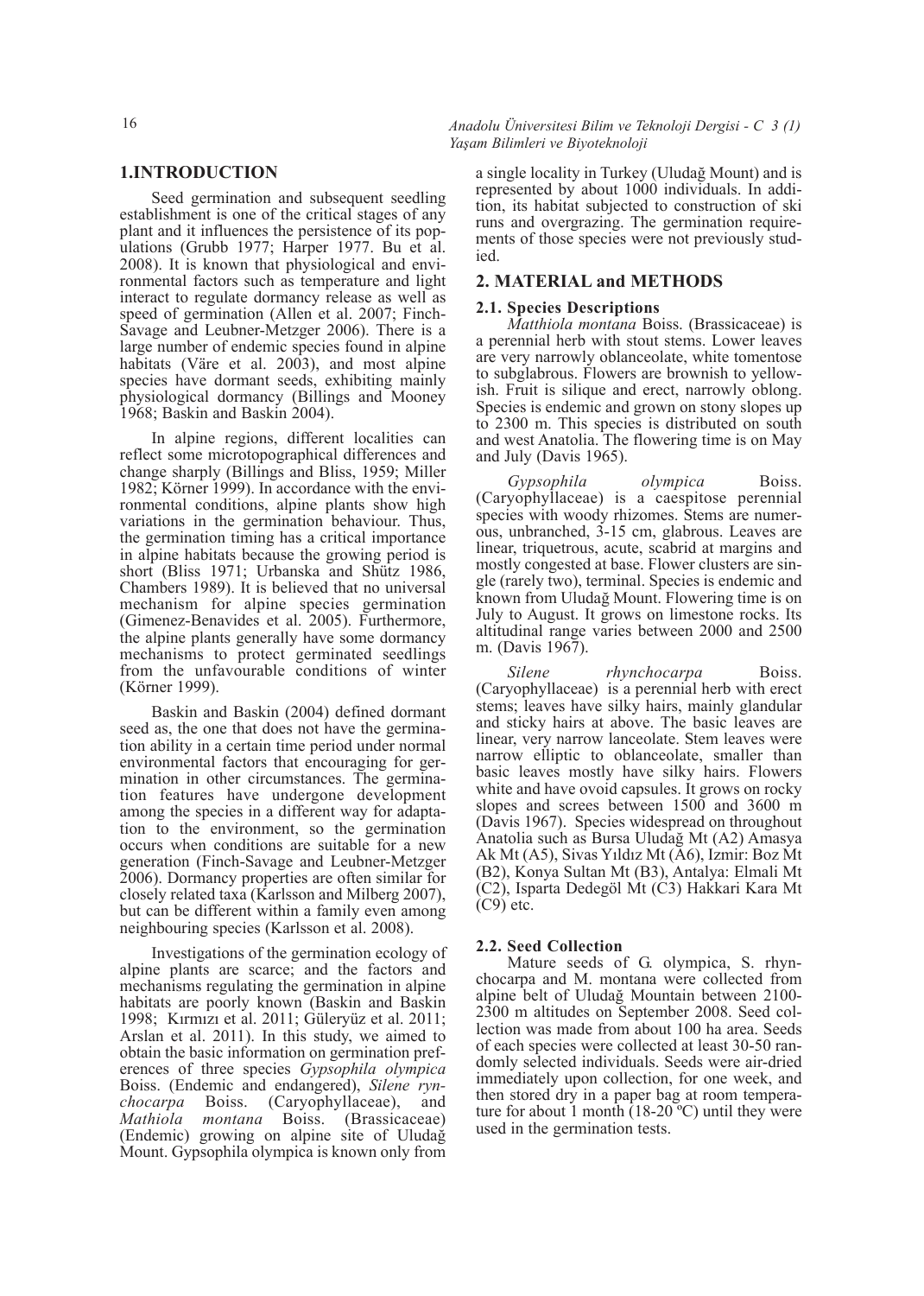## **2.3. Germination Tests**

The germination experiments were conducted under (20 °C) continuous dark, (20 °C) continuous light, and photoperiod 20/10 °C (12/12h) with distilled water. Four replications of 25 seeds per Petri dish were sown on sterile plastic 9 cm Petri dishes. Seeds were checked for germination daily. Seeds were regarded germinated when the radicle emerged from the testa. For application of dark treatment, Petri dishes were wrapped with aluminium foil. Seeds incubated in dark treatments were checked under dimmed laboratory conditions. Final germination percentage and mean germination time (MGT) were determined according to Kırmızı et al. (2011).

### **3. Results and Discussion**

Seed dormancy and germination patterns of a plant can be affected by various components like local environmaental conditions, climate, soil quality and the position of seed in mother plant (Karlsson et al. 2008). In this study, none of the studied plant species exhibited dormancy. Final germination percentage and mean germination times of *Gypsophila olympica*, *Silene rhynchocarpa*, and *Matthiola montana* seeds for different treatment series were given in Table 1.

*Gypsophila olympica* was germinated at similar percentages at three different treatments. The highest germination was 94 % at photoperiod conditions (Fig. 1A). But seeds faster germinated in continuous light conditions with 3.9 days of MGT. (Fig. 2A). Dormancy pattern is often similar for closely related taxa but may differ within a family even within co occurring neighboring species. Kırmızı et al. (2011) also found different germination patterns for three endemic co-existing Asteraceae species. Moruno et al. (2011), studied germination ecology of two *Gypsophila* species (*Gypsophila tomentosa* and *Gypsophila struthium*) from Mediterranean habitats and found opportunistic germination behaviour and non dormancy status of both species suggests that this germination behaviour makes them highly competitive in colonizing available and adequate soils.

*Silene rhynchocarpa* showed almost the same germination percentages in all treatments as 100 % (Fig.1B). The faster germination was in dark with 2 days MGT (Fig.2B). Thompson (1970), reported germination of *Silene secundifolia* was restricted to a narrow temperature range between 7- 16 °C and after ripening was slightly extended the temperature range.

Table 1.Final germination (% G) and mean germination times (MGT; days) of Gypsophila olympica, Silene rhynchocarpa, and Matthiola montana seeds for different treatment series. [Values are means followed by standard deviation  $(n = 4)$ ]

|                 |                 | % $G \pm SD$    | $MGT \pm SD$   |
|-----------------|-----------------|-----------------|----------------|
| PHOTOPERIOD     | G. olympica     | $94.0 \pm 4.0$  | $6.6 \pm 0.5$  |
|                 | S.rhynchocarpa  | $1000 \pm 0.0$  | $60 \pm 0.1$   |
|                 | M. montana      | $90.0 \pm 5.7$  | $9.01 \pm 0.7$ |
|                 | G. olympica     | $90.0 \pm 3.7$  | $5.8 \pm 0.2$  |
| <b>DARKNESS</b> | S. rhynchocarpa | $100.0 \pm 0.0$ | $2.0 \pm 0.2$  |
|                 | M. montana      | $27.2 \pm 9.9$  | $5.5 \pm 2.1$  |
| <b>LIGHT</b>    | G. olympica     | $896 \pm 65$    | $39 \pm 02$    |
|                 | S. rhynchocarpa | $100.0 \pm 0.0$ | $2.5 \pm 0.5$  |
|                 | M. montana      | $76.4 \pm 3.6$  | $5.4 \pm 0.9$  |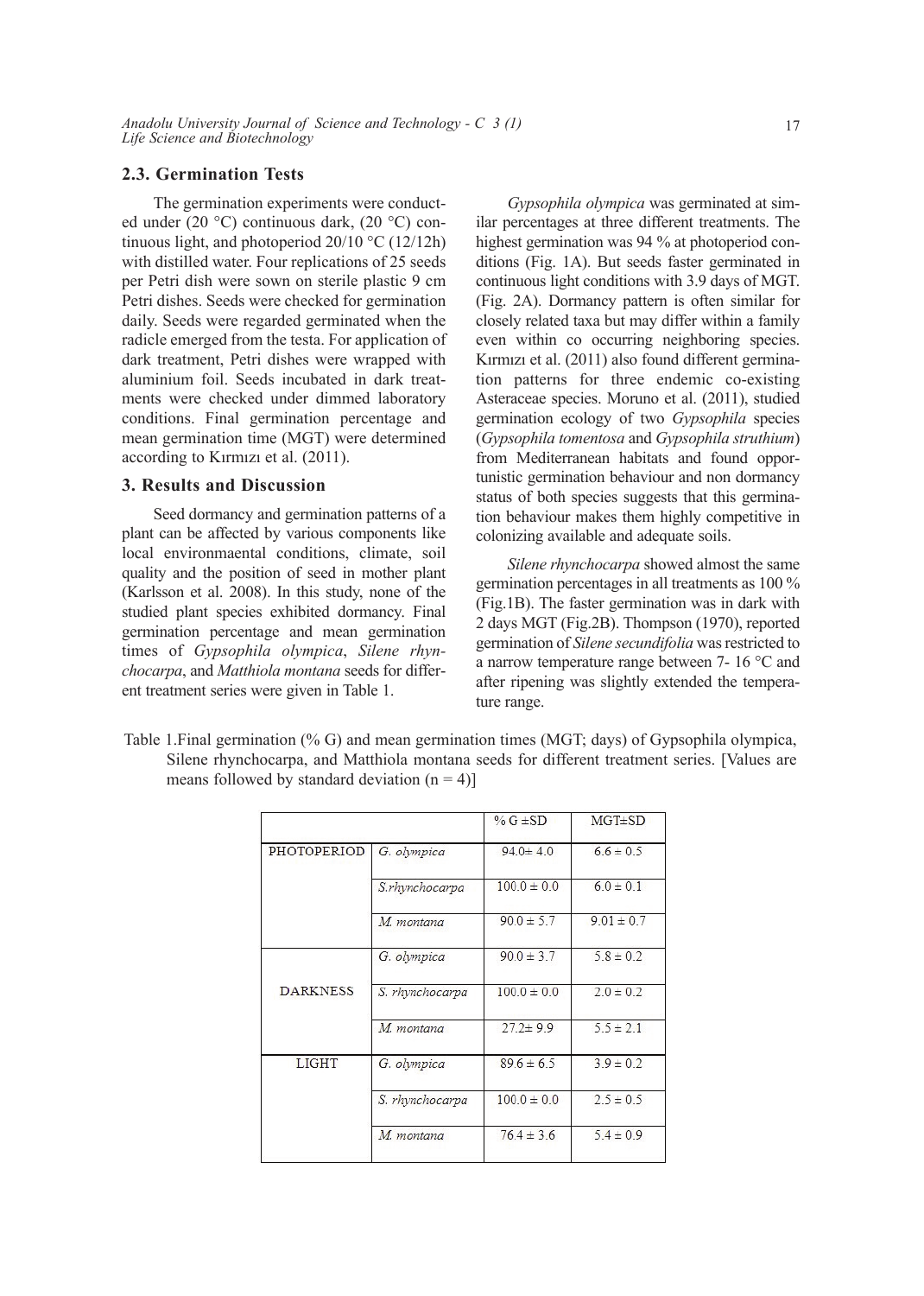*Matthiola montana* seems to prefer light conditions for germination. Its germination percentage low was 27.2± 9.9 in dark (Table 1), in contrast, it germinated 90 % under photoperiod (Fig.1C). Further, the faster germination occurred in continuous light with 5.4 days MGT (Fig. 2C). Thanos et al. (1994) reported previously on germination of *Matthiola tricuspidata* that nearly full germination at 15- 25 °C range and, germination was suppressed in light. Ellis et al. (1985) found different germination requirements for *Matthiola incana* and *Matthiola longipetala* as prechilling, potassium nitrate and light. They suggested that, the photoinhibition of Matthiola tricuspidata seeds could be related to an unknown substance in seed coat (Thanos et al. 1994).

For conservation of the threatened or endangered species, propagation from seed is an efficient and inexpensive way (Cerabolini et al. 2004; Gimenez-Benavides et al. 2005).Furthermore, developing ex situ conservation protocols for threatened species, is the main objective of the European conservation strategies (European Council and Planta Europa, 2002). The habitat of these species is at risk due to land use changes and overgrazing and tourism activities in the Uludağ Mountain (Arslan et al. 1999; Güleryüz et al., 1998; Güleryüz et al. 2005). These factors can influence the seed production of these

18 *Anadolu Üniversitesi Bilim ve Teknoloji Dergisi - C 3 (1) Yaşam Bilimleri ve Biyoteknoloji*

endemic plant species.

### **4.CONCLUSIONS**

Consequently, we found different germination requirements of these three alpine species; *Silene rhynchocarpa* seeds fully germinated at three different treatments, *Gypsophila olympica* seeds were also germinated at similar percentages in all three treatments, *Matthiola montana* seeds found to require light for germination stimulation.

In addition, the data on germination conditions of these two endemic species could be used in ex situ conservation management because seed germination is a part of ex situ conservation, especially for monitoring viability and to ensure germplasm regeneration (Bewley and Black 1994). Seed germination data for *Silene rynchocarpa* which is is neither endemic nor threatened species could be useful for revegetation or land management studies of its habitat.

#### **Acknowledgements**

This study was supported by Turkish Scientific Research Council (Project No:107T494)



Figure 1. Cumulative germination percentages of *Gypsophila olympica* (A), *Silene rhynchocarpa* (B) and *Matthiola montana* (C) seeds in different treatments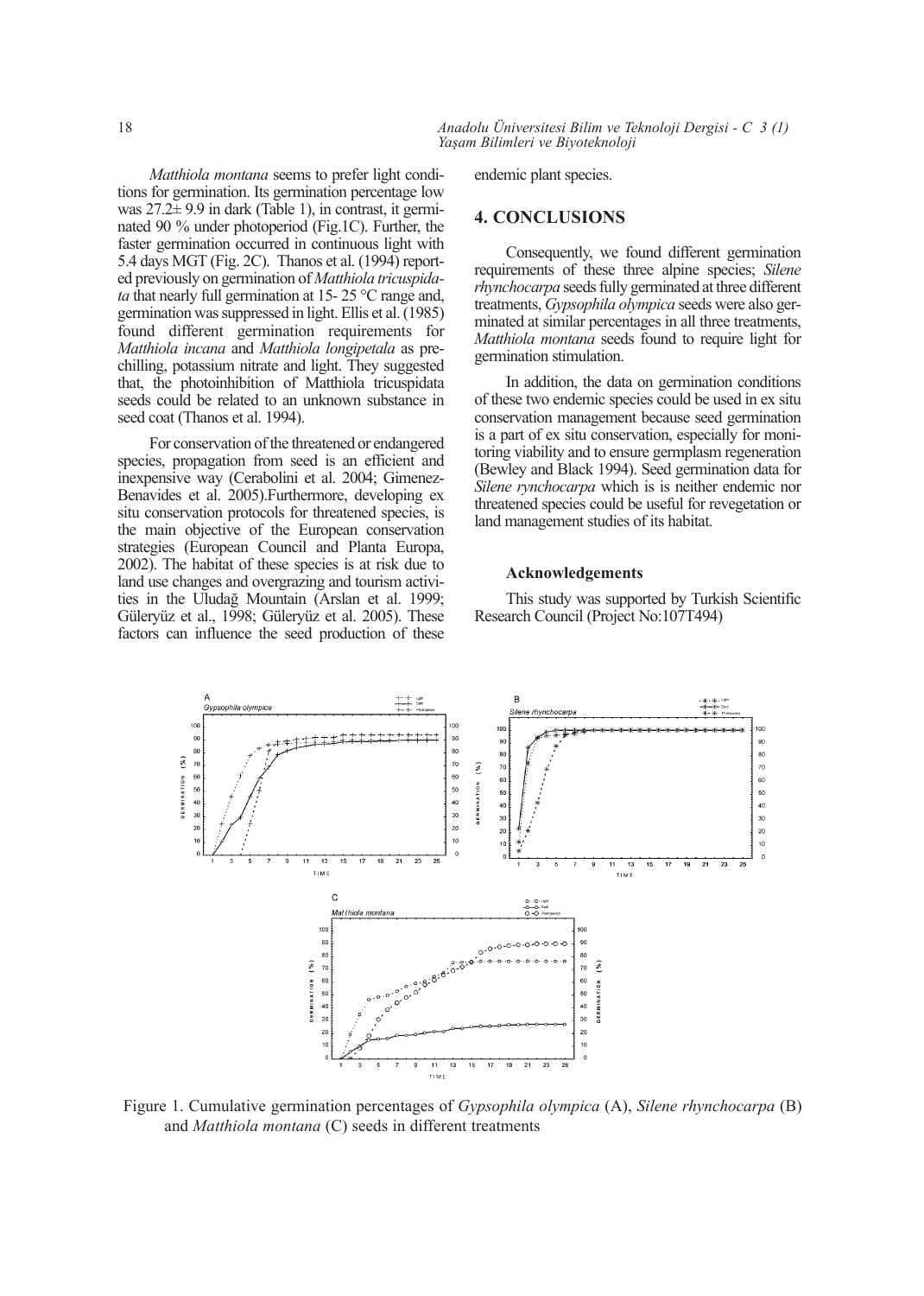

Figure 2. The mean Final germination percentages and Mean Germination Times (MGT) of *Gypsophila olympica* (A), *Silene rhynchocarpa* (B), and *Matthiola montana* (C) seeds in different treatments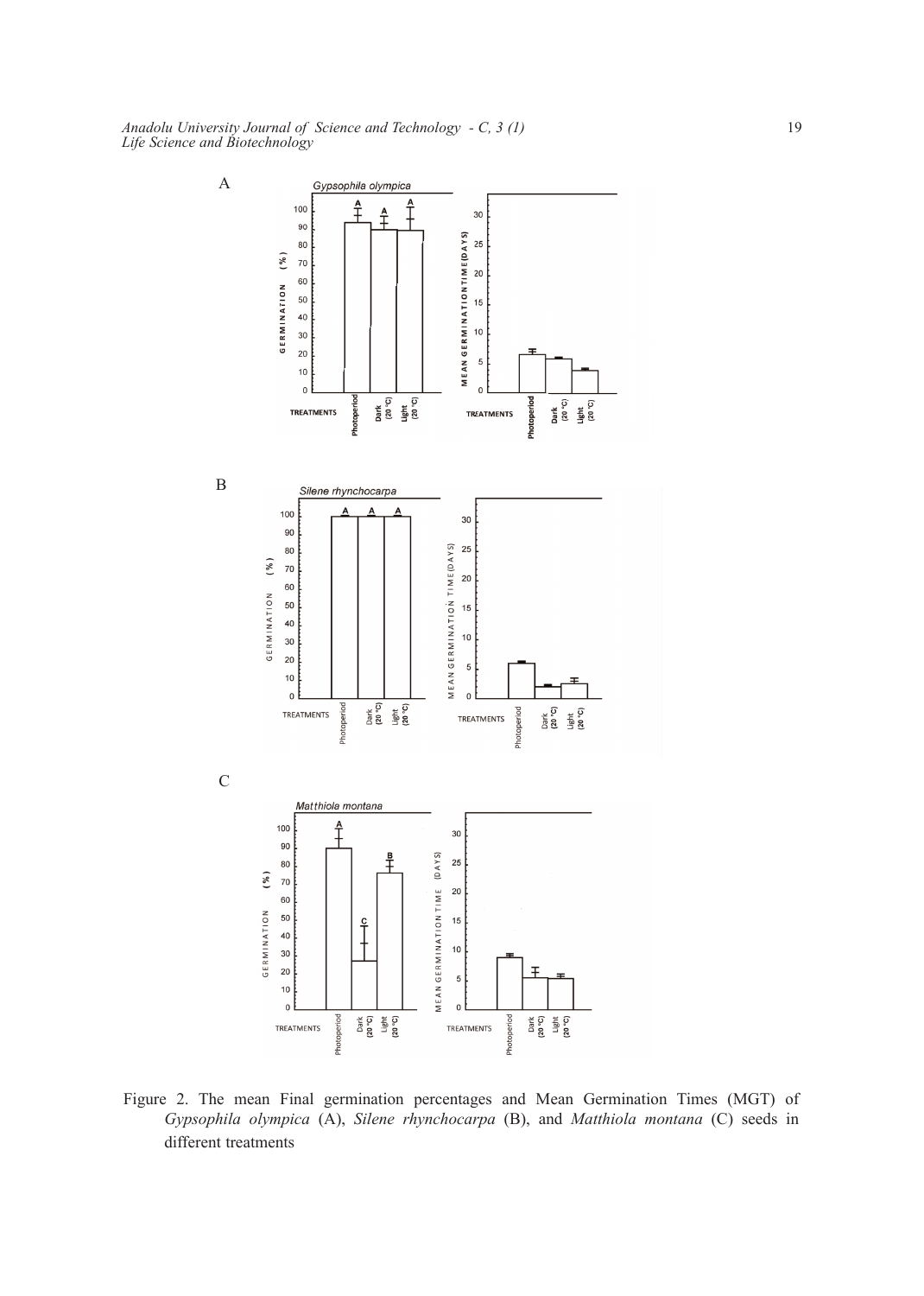20 *Anadolu Üniversitesi Bilim ve Teknoloji Dergisi - C 3 (1) Yaşam Bilimleri ve Biyoteknoloji*

## **5.REFERENCES**

- Arslan, H., Güleryüz, G., Gökçeoğlu, M. and Rehder, H. (1999). Vegetation mosaic around the second center of tourism development in the Uludağ Mountain, Bursa, Turkey. *Turkish Journal of Botany* 23, 233-239.
- Arslan H., Kırmızı S., Güleryüz G. and Sakar F.S. (2011). Germination characteristics of *Androsacea villosa* L. (Primulaceae) seeds. *Acta Biologica Cracoviensia Series Botanica* 53, 32-36.
- Baskin, C.C. and Baskin, J.M. (1998). *Seeds*. Academic Press, London.
- Baskin, C.C. and Baskin, J.M. (2004). A classification system for seed dormancy. *Seed Science Research* 14, 1-16.
- Bewley, J.D. and Black, M. (1994). *Seeds. Physiology of development and germination*. Plenum Press, New York
- Billings, W.D. and Bliss, J.M. (1959). An alpine snowbank environment and its effects on vegetation, plant development and productivity. *Ecology* 40, 388-397.
- Billings, W.D. and Mooney, H.A. (1968). The Ecology of Arctic and Alpine Plants. *Biological Reviews* 43, 481-529.
- Bliss, L.C. (1971). Arctic and alpine plant life cycles. Annual Review of Ecology and Systematics 2, 405-438.
- Bu, H., Du, G., Chen, X., Xu, X., Liu, K. and Wen, S. (2008). Community wide germination strategies in alpine meadow on the eastern Qinghai-Tibet plateau: phylogenetic and life history correlates. *Plant Ecology* 195, 87-98.
- Cerabolini B., De Andreis, R., Cerian,i R.M., Pierce, S. and Raimondi, B. (2004). Seed germination and conservation of endangered species From the Italian Alps: *Physoplexis comosa* and *Primula glaucescens*. *Biological Conservation* 117,  $351 - 356$ .
- Chambers, J.C. (1989). Seed viability of alpine Species: Variability within and among years. Journal of Range Management 42, 304-308.
- Davis, P.H. (1965). *Flora of Turkey and East Aegean Islands*, Vol. 1, Edinburgh University Press, Edinburgh.
- Davis, P.H. (1967). *Flora of Turkey and East Aegean Islands*, Vol. 2, Edinburgh University Press, Edinburgh.
- Ellis, R.H., Hong, T.D. and Roberts, E.H. (1985). Handbook of seed technology for genebanks Volume II Compendum of specific germination information and test recommendations. Roma:International boar for plant genetic resources
- European Council and Planta Europa (2002). European plant conservation strategies. Conference of the Parties to the Convention on Biological Diversity, 6th meeting. The Hague Apr 7–19. UNEP/CBD/COP/6/INF/22.
- Gimenez-Benavides, L., Escudero, A. and Perez-Garcia, F. (2005). Seed germination of high mountain Mediterranean species: altitudinal, interpopulation and interannual variability. *Ecological Research* 20, 433- 444.
- Grime, J.P.G., Mason, A.V., Curtis, J., Rodman, S.R., Band, M.A.G. ,Mowforth, A.M., Neal and Shaw, S. (1981). A comparative study of germination characteristics in a local flora. Journal of Ecol.ogy 69, 017–1059.
- Grubb, P.J. (1977). The maintenance of speciesrichness in plant communities: the importance of the regeneration niche. Biological Reviews 52, 107 – 145.
- Güleryüz, G., Arslan, H., Gökçeoğlu, M. and Rehder, H. (1998).Vegetation mosaic around the first center of tourism development in the Uludağ Mountain, Bursa, Turkey. *Turkish Journal of Botany* 22,317- 326.
- Güleryüz, G., Malyer, H., Kaynak, G.and Özhatay, N. (2005). Uludağ A2 (A) Bursa. In: Özhatay N., Bayfield A., Atay S, Editors. *Important Plant Areas in Turkey,* Istanbul, Turkey.
- Güleryüz, G., Kırmızı, S., Arslan H. and Sakar FS. (2011). Dormancy and germination in